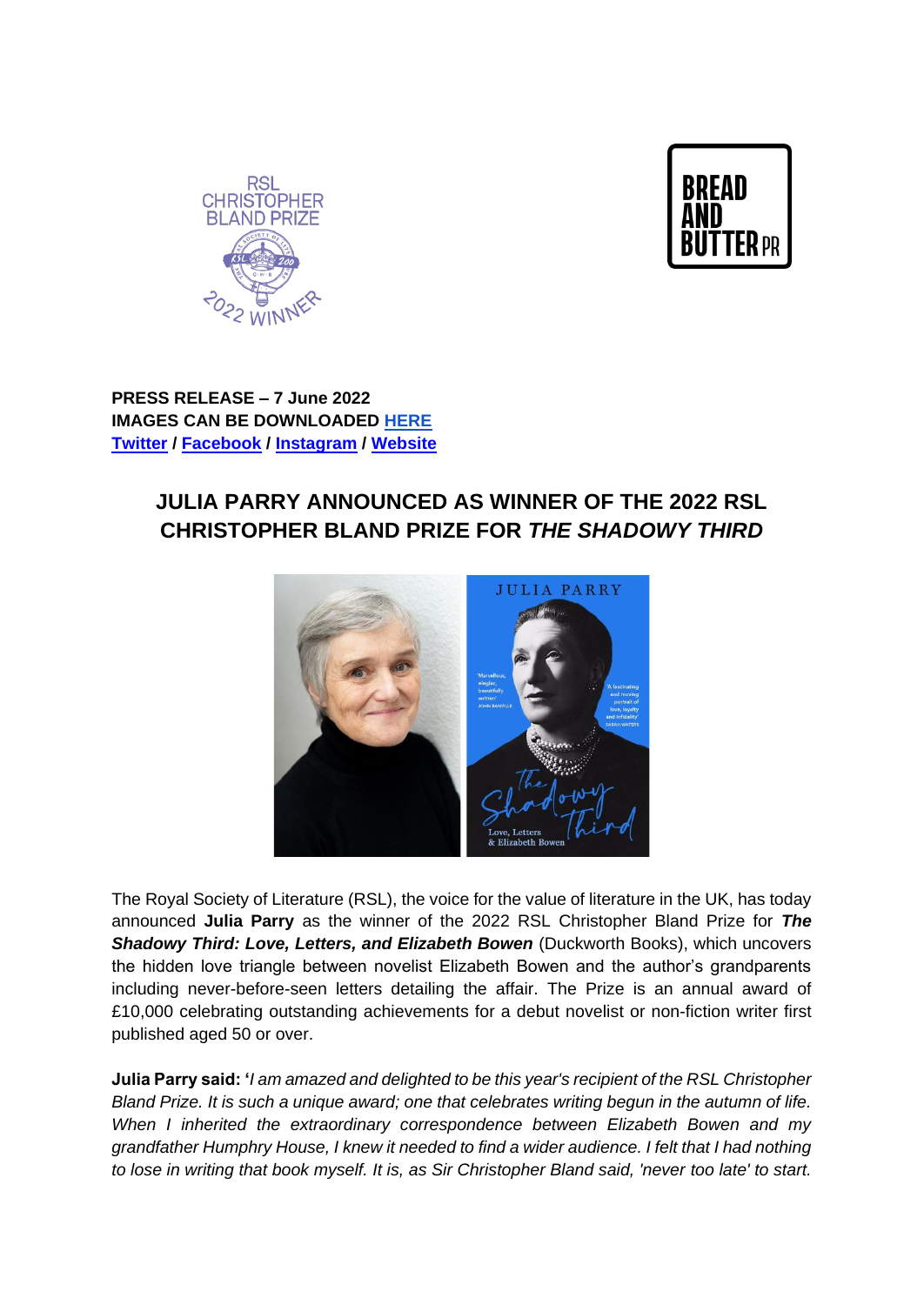*My creative journey has been immensely rewarding, both intellectually and emotionally. To be given this recognition for what began as a labour of love is overwhelming. I want to thank the judges and the Royal Society of Literature for this huge honour.'*

This year's judges are **David Baddiel (Chair), Caroline Criado Perez** and **Naga Munchetty.**

**David Baddiel** said: *'As a fan of Elizabeth Bowen, who is a much overlooked mid-20th Century writer, my eye was drawn to* The Shadowy Third *by Julia Parry early on. It's a book about marriage, infidelity, men and women, the complexity of love, and letters. It's non-fiction, but is in its own way as thrilling and insightful on these subjects as one of Bowen's great novels.'*

**Caroline Criado Perez** said: *'Never having read any Elizabeth Bowen, I didn't expect to particularly enjoy* The Shadowy Third *- but I absolutely loved it. Julia Parry has done an incredible job of pulling the letters she found in her uncle's attic into a compelling narrative, with vivid characters I really cared about. As soon as I finished, I went out and bought myself my first Bowen novel and I can't really think of any higher praise than that.'* 

**Naga Munchetty** said: *'I don't think I've ever read a book that made me want to go out to buy and read the poetry of another writer. This did. I did. And I'm very pleased I read it all. A labour of love well worth telling.'*

**Julia Parry** was brought up in West Africa and educated at St Andrews and Oxford. She teaches English literature and has worked as a writer and photographer for a variety of publications and charitable organisations. She splits her time between London and Madrid. *The Shadowy Third* is her first book.

Previous winners of the RSL Christopher Bland Prize are **Raynor Winn** (2019 its inaugural year) for *The Salt Path,* **Michele Kirsch** (2020) with her memoir *Clean* and **Peter Paphides**  last year for *Broken Greek.*

The RSL Christopher Bland Prize is one of nine annual awards and prizes presented by the RSL which bring the widest possible community of writers and readers together in celebration of the breadth of literature today. From debut works and unpublished short stories, through to the notoriously challenging second novel and outstanding contributions to literature, the RSL's awards and prizes celebrate the value of writing in all its forms, whilst supporting emerging and established writers at some of the most challenging moments of their careers. The RSL's other annual awards and prizes are: the **Sky Arts RSL Writers Awards**, the **RSL International Writers** awards, the **RSL Ondaatje Prize**, the **Encore Award**, the **RSL Giles St Aubyn Awards for Non-Fiction**, the **RSL Literature Matters Awards**, the **V.S. Pritchett Short Story Prize** and the **Benson Medal**.

**For further information and press enquiries relating to the RSL Christopher Bland Prize, please contact Clair Chamberlain at Bread and Butter PR clair@breadandbutterpr.uk | 07957 272 534**

## **Notes to Editors**

**The Royal Society of Literature (RSL)**